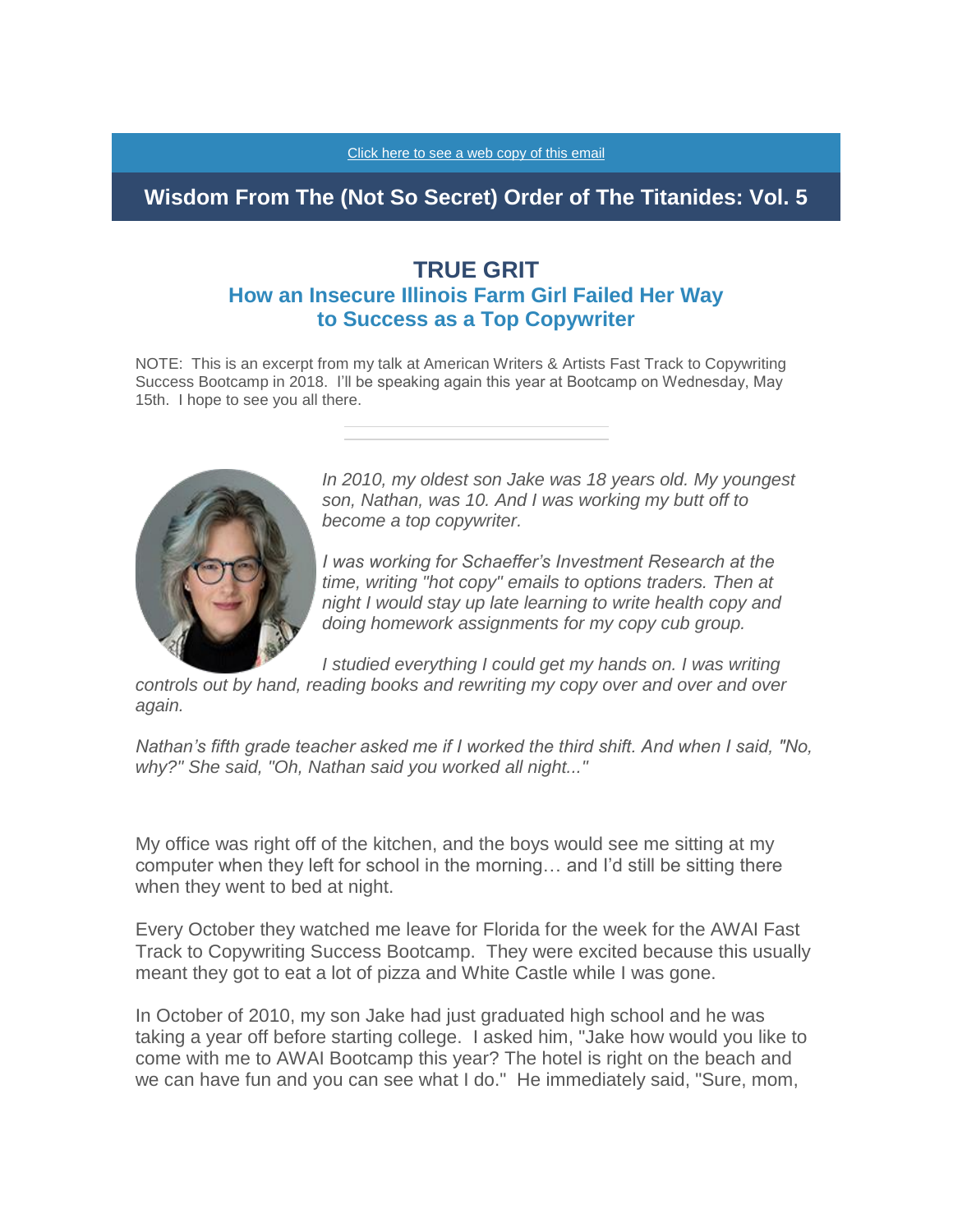cool. That sounds like fun."

So Jake came with me. I was running around like a crazy woman like I always do. I was talking with everyone and I was going to presentations and happy hours and dinners. Jake came to some of the sessions with me, but he was kind of bored. So he slept in a lot and wandered up and down Atlantic Avenue and honestly, I think he watched a lot of R-rated movies in the room. Then on Friday Jake brought me this brochure and he said, "Mom, do you want to take a surfing lesson with me?"

I said, "Buddy, I'd love to, but I've got to get ready for job fair today. But you should go without me and I can set it up for you."

Honestly, the thought of getting into a swimsuit in public where any of my clients might see me, terrified me to death! Plus, I'm not the most athletic person on the planet.

So Jake went to the surfing lesson without me and when he came back, I asked him about it. He sort of shrugged and said, "It was OK, but it wasn't as much fun alone."

Of course I felt bad, so on Saturday night I took Jake out to dinner at Dada's, just the two of us. After dinner Jake said, "Thanks for bringing me to bootcamp, Mom. I had a good time and it was cool to see what you do. I never really understood it before."

## **My "All Is Lost" Moment**

Eighteen months later, my husband Tom and I were driving to Chicago to pick up Jake from college. We had dropped him off that fall as a bright, promising freshman at the University of Chicago. Less than eight months later, we got a phone call that Jake was in the emergency room suffering from a major psychotic break.

That same sweet kid who helped Denise Ford out with job fair, played blues guitar and loved snowboarding was now in the psychiatric ward at Chicago Lakeshore Hospital.

We found out he had been using every drug known to mankind, most of which I had never heard of. He was paranoid and anxious. He refused to speak to us. And he had lost so much weight, I didn't even recognize him.

The doctors couldn't tell us what was wrong or if Jake's mind would ever come back. The drugs he was using were too new. No one had studied them before.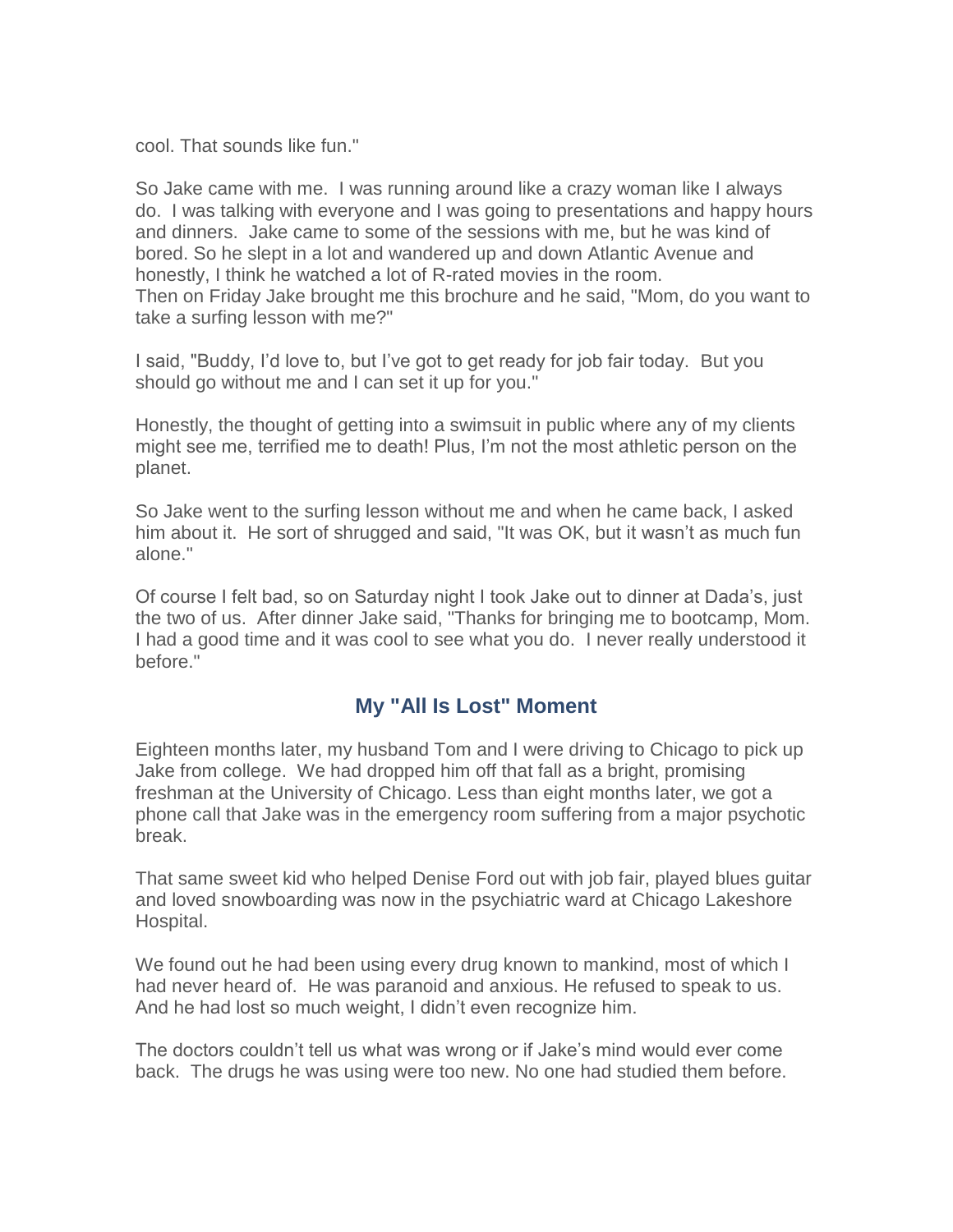The doctors didn't know if the drugs were causing the mental illness or if the mental illness was triggering the drug use. They just kept saying "we don't know" over and over again.

All I knew was the boy that I had raised was gone and I was haunted by regret. I wanted to scream, "If you had told me this was going to happen, I would have done everything differently."

And I kept thinking about that stupid surfing lesson. I kept thinking I should have gone surfing with him. I should have said yes. As if squeezing my middle-aged overweight body into a wet suit would bring my son back.

Over the next five years, Jake failed and relapsed over and over again. But each time, he got back up and tried again. He was in and out of psychiatric hospitals and treatment centers. But he kept trying.

He tried medication after medication until he found the ones that worked. He stayed sober for one month, then six months, then a year.

Eventually he returned to college in Cincinnati and passed one class, then two, then three.

You see, it turned out… that the same quality that Jake witnessed in me night after night…

The same quality that allowed me to fail my way to success as a top copywriter…

It's the same quality that helped Jake to slowly fight his way back to us…

**And that quality is something I call TRUE GRIT.**

**TRUE GRIT is what allowed me to go from an insecure Illinois farm girl…**

**To a top direct response copywriter.**

It's what allowed me to work with the best copywriters in the industry. And it's the secret behind my multimillion-dollar controls in both alternative health and finance.

And if YOU want to make your dreams come true, if YOU want to become a top copywriter or freelancer, if you want to create a better life, then…

**You too must learn to cultivate TRUE GRIT.**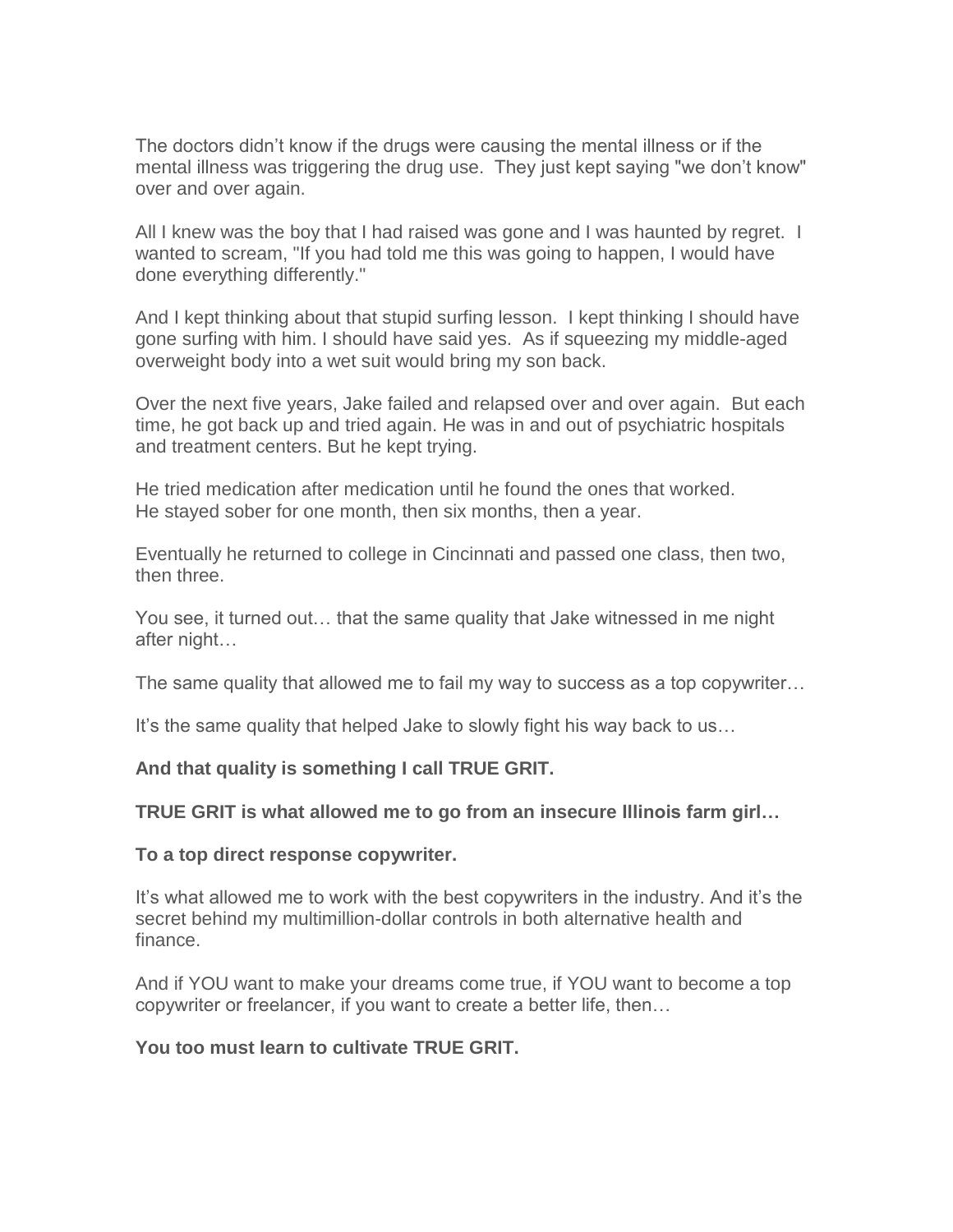Now the word "grit" has gotten a lot of play lately. Especially after Angela Duckworth's viral TED talk and bestselling book, called (what else?) Grit.

According to Duckworth's research, grit is a better predictor of success than I.Q. or talent. And by grit, she means the passion and perseverance to pursue your long-term goals. She's talking about a kind of relentless determination to succeed despite all obstacles.

But the problem with Duckworth's formula is that it's based on an outdated model of "survival of the fittest". It only considers the individual in isolation and it completely ignores the power of the community.

And that's a problem, because more and more of us are working together on teams. And it turns out that this requires a different kind of grit.

In his new bestselling book, *Big Potential*, top researcher Shawn Achor explains that success is NOT just about how creative or smart or "gritty" you are…

Success is about how well you are able to connect with, contribute to, and benefit from the community of people around you.

### **Google Makes a Gritty Discovery**

A couple of years ago, the scientists on Google's famous People Analytics team decided to try to figure out how to build the perfect high-performing team. They code-named their experiment "Project Aristotle."

They sorted through millions and millions of data points in order to determine the individual characteristics that contribute to success… They looked at specific skill sets, intelligence, personalities, backgrounds, everything…

And they could not find one single individual trait in isolation that predicted success on a top-performing team. Not one.

What the Google geeks discovered was that it's not about "who" you are in isolation. It's the ecosystem around you that determines your success. If you want to succeed as a top performer in today's world, you need two things, according to the Google research.

First, you have to understand the importance of social connections. You have to understand that other people matter, not just yourself.

And second, you need to help create an environment where everyone's ideas are respected and shared equally.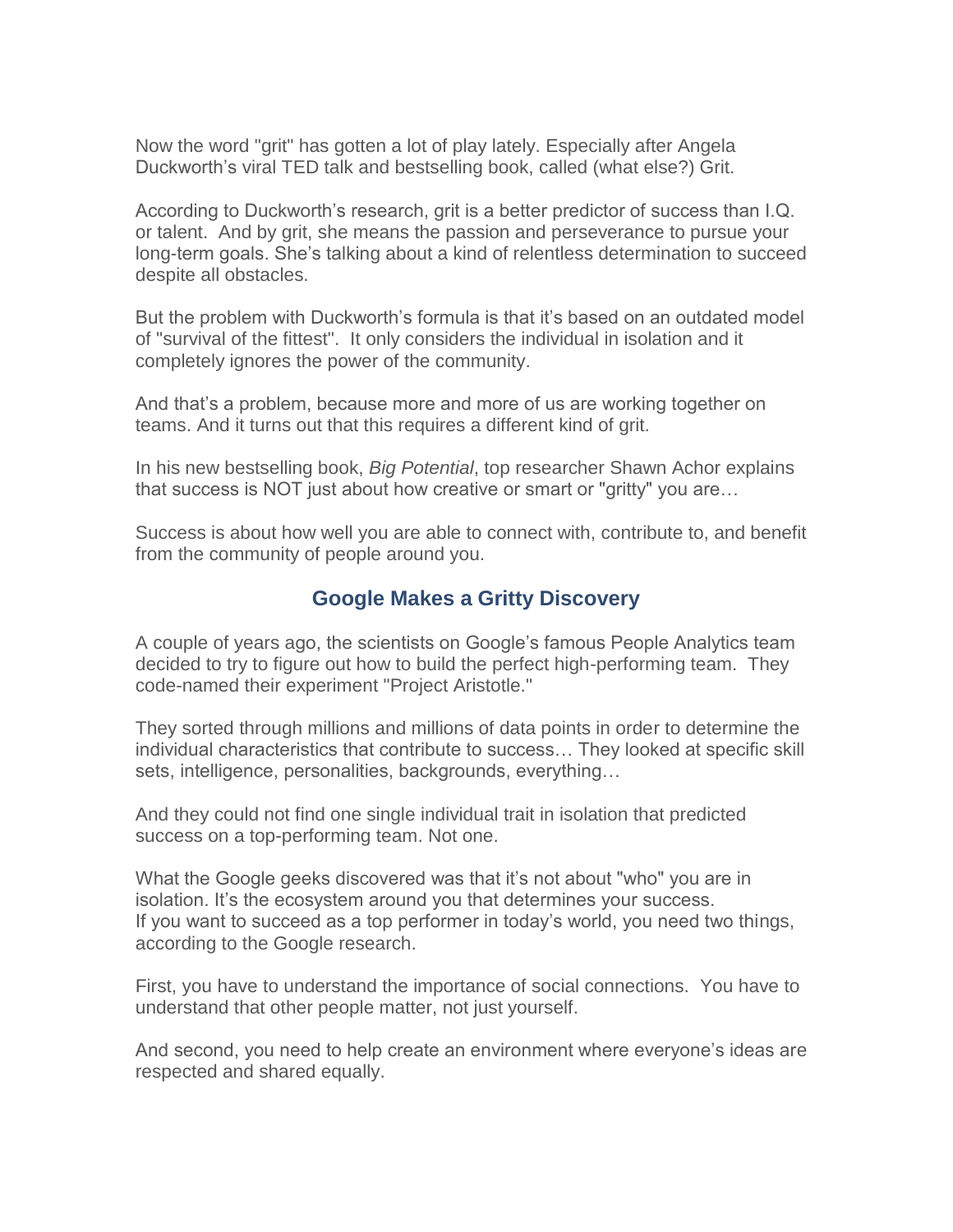When that happens, according to Google's reams of research, teams of ordinary Joes like you and me beat the pants off of any team of so-called geniuses.

#### **When I talk about true grit, I'm not just talking about resilience and dogged determination to reach your goal… I'm talking about generosity and community as well.**

It turns out that true grit is NOT about being a lone gun-slinging John Wayne… true grit is about being part of a *community* of gritty, determined marketers, entrepreneurs, and copywriters. Because when you help others succeed, you dramatically increase your own chances of success.

And in today's world, I believe that true grit is more important and more relevant to our industry than ever. That is because….

#### **The pace of failure is increasing.**

When I first started out in this business. I would work for three months on a large direct mail campaign for someone like Bottom Line. Three months!

And then it had to go to the printer, and then it would be mailed. So my copy would be tested maybe four times a year at the most.

Now we are testing every single day. We're testing subject lines. We're testing Facebook ads. We're testing three different headlines. We can split test to our infinite delight, thanks to the development of the Internet. We're hammering a lot of nails.

#### **This means we can succeed faster, but it also means we can burn out faster.**

And this constant testing means that you are going to fail more. It's just numbers. It doesn't have anything to do with your skill. If you are testing more… and faster… and every day, then you will by nature fail more because you are taking more risks, and no one is perfect.

Without the foundation of true grit, the first time you fail, you'll quit altogether. Or worse, you won't quit but you will be constantly tormented by the fear of failure. You'll avoid taking risks because you might fail or might not do it perfectly.

That means that having true grit and resilience is more critical now than it has ever been.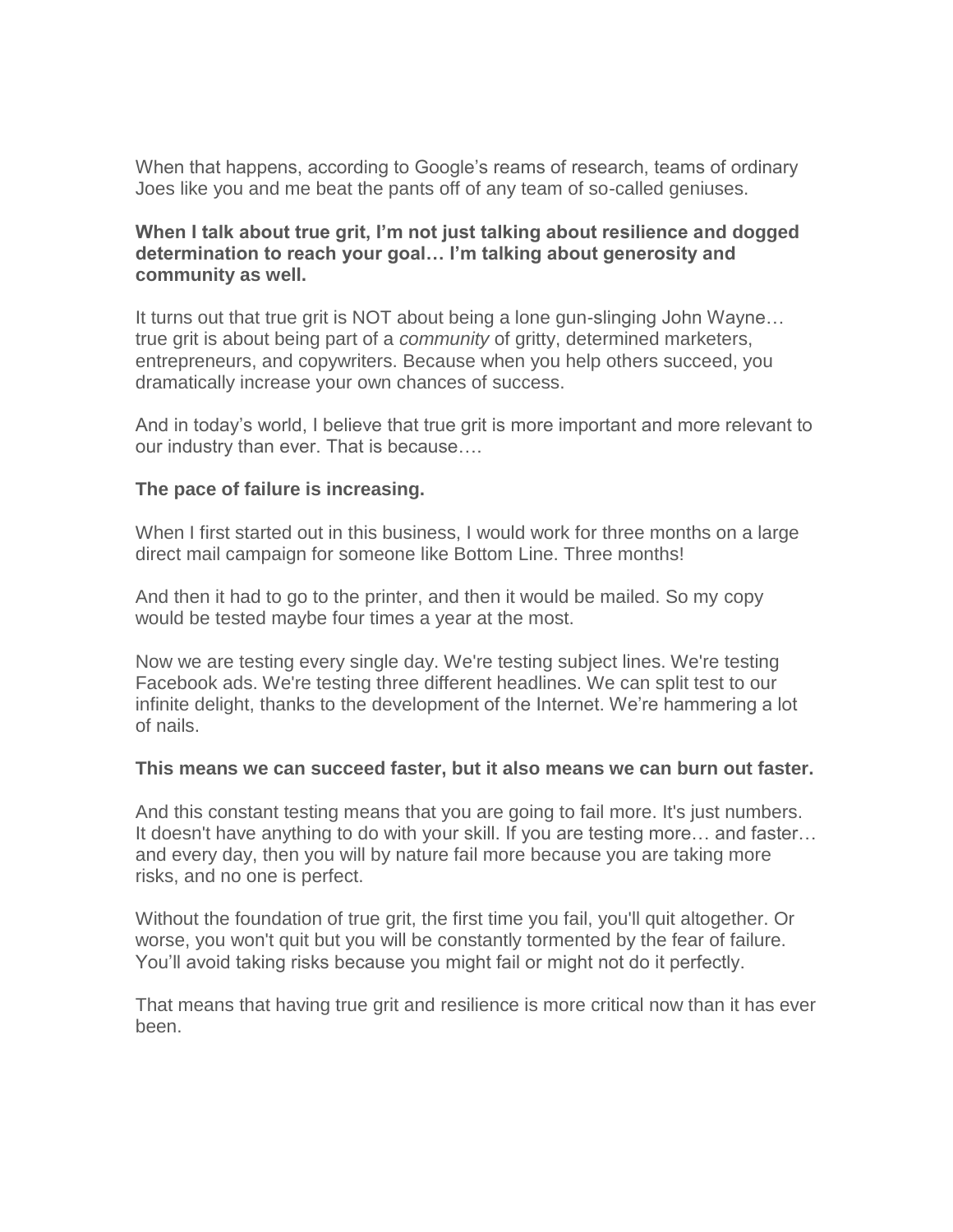**Now the first ingredient, and what I think may be the single most important ingredient, in true grit is…**

# **FAITH OVER FAILURE**

What I mean by that is you must believe that every failure will be useful to you, period.

So, my favorite quote from Einstein is when he said ... and I'm paraphrasing here, 'The most important decision you make is whether you believe the universe is friendly or not.'

Now I believe in a friendly universe, so I am going to push you hard to reframe your failures as successes that just haven't arrived yet. Because what you learn from your failures pushes you closer to success.

I have survived some epic failures in my career, and I am still standing, still working, still learning.

I remember yet another AWAI Bootcamp in 2006. I was recruiting writers for Schaeffer's Investment Research. But I loved the Motley Fool copy, and I was dying to be able to write for them.

So, I emailed Denise Ford, and I said, "Denise, could you do me a favor? Could you please put my table next to the table for the Motley Fool at job fair?" And she said, "Of course, darling, we'd be happy to do that."

So, my little table was set up right next to the Motley Fool, and all night long, as people were coming up and asking questions, I was sort of sidling over to Paul Elliot at The Motley Fool a half step at a time.

When we got to the end of job fair, I said, "Hey, Paul. I would love to talk to you more about the work that you're doing. How about if I buy you a beer after job fair?"

A couple of months later, the Motley Fool hired me to write a stock tease promo. I believe it was for Rule Breakers, and the promo was about a company that made a very advanced security screening system for airports.

I mean, I think it told you if you had an extra filling in your back teeth when you went through.

So, I wrote this long form package. I did all the research. I poured my heart and soul into that package.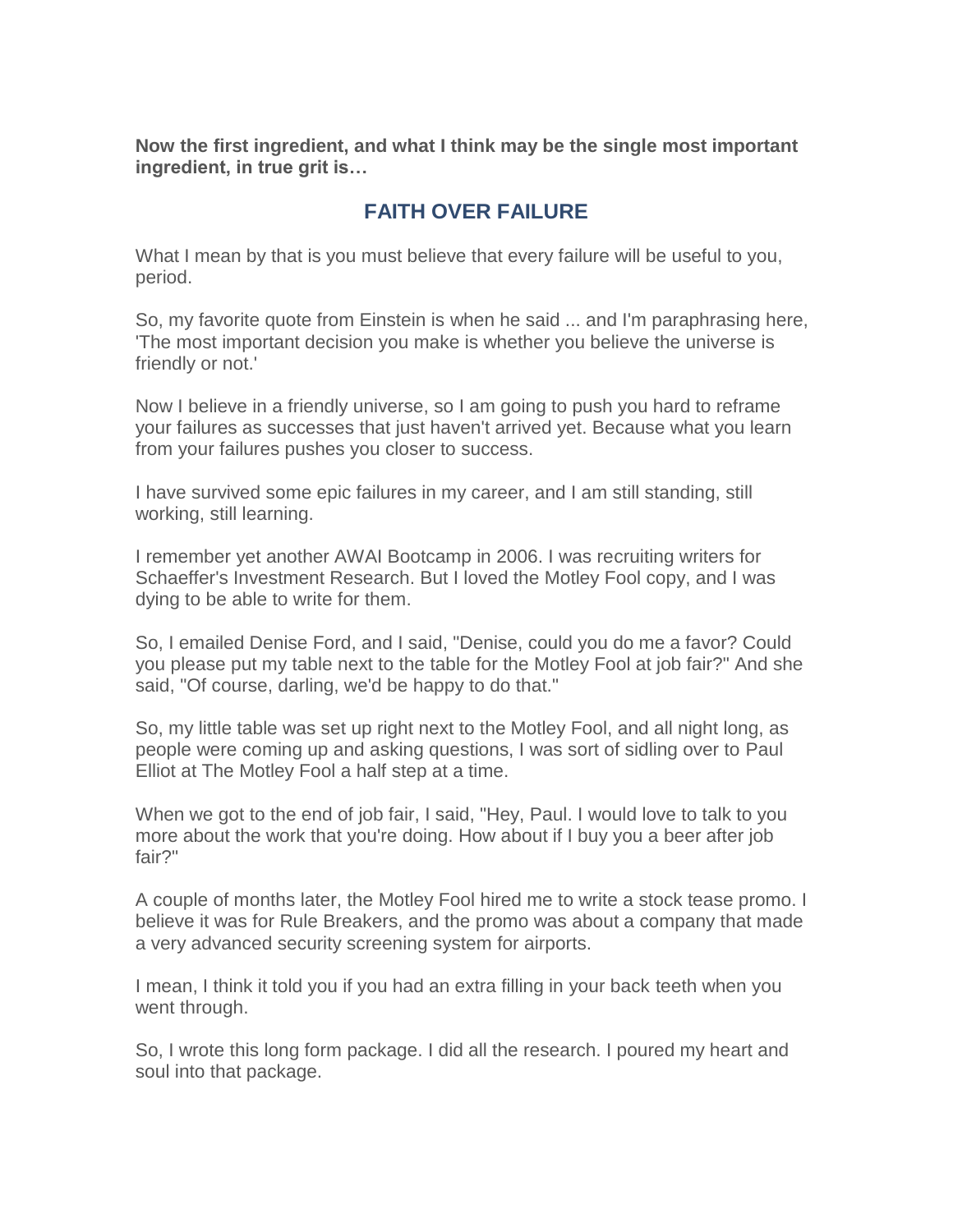They sent out my promotion. Of course, I was anxiously biting my nails, because this was not direct mail, this was real time. The promo went out in the morning, and I'd know by 5 p.m. how it was doing.

I e-mailed the folks at the Fool at the end of the day, and they said, "Actually, we don't have any sales." And I thought, "Oh my God." And they said, "No. No. Don't worry. We think there was a glitch in sending it out. We're going to send it again tomorrow, and we've put in four test sales so that we can make sure that it's going through."

The next morning the e-mail went out again, and it generated exactly four sales. One for each of the four test orders put in.

That's right. My first package got exactly zero orders. Do you know how hard you have to work to make sure that nobody buys from your copy? I mean, it takes work to get zero sales!

I felt so bad about the results that I offered to do another promotion for free.

## **You Have to Get Back in the Ring**

Now, mind you, they were not about to give me another one of their flagship products. They were not idiots. So, they gave me a product that was so close to death it was on respirators, and that product was called Green Light.

Green Light was filled with all these financial tips like how to get the best deal on a Tempur-Pedic mattress, and where to find designer shoes at half price, and how to build a retirement fund on twenty dollars a month.

I had been studying how to write little bullets, little fascinations Bottom Line style. So, I looked at all those tips and hints and I wrote an entire package of bullets…

I poured my heart and soul into that new project, even though I was not getting a dime. I wrote it for free to learn from my failure. Not only did that package become the control, it actually resuscitated the product. The product continued to run for two or three more years, until they finally retired it, solely on the power of the package that I wrote.

Five years later, I got a call from the Motley Fool *again*, (because I'm a nice Midwestern girl and we mate for life so my clients are with me for decades…). The Motley Fool had just started selling option trading services and had just launched Motley Fool Options.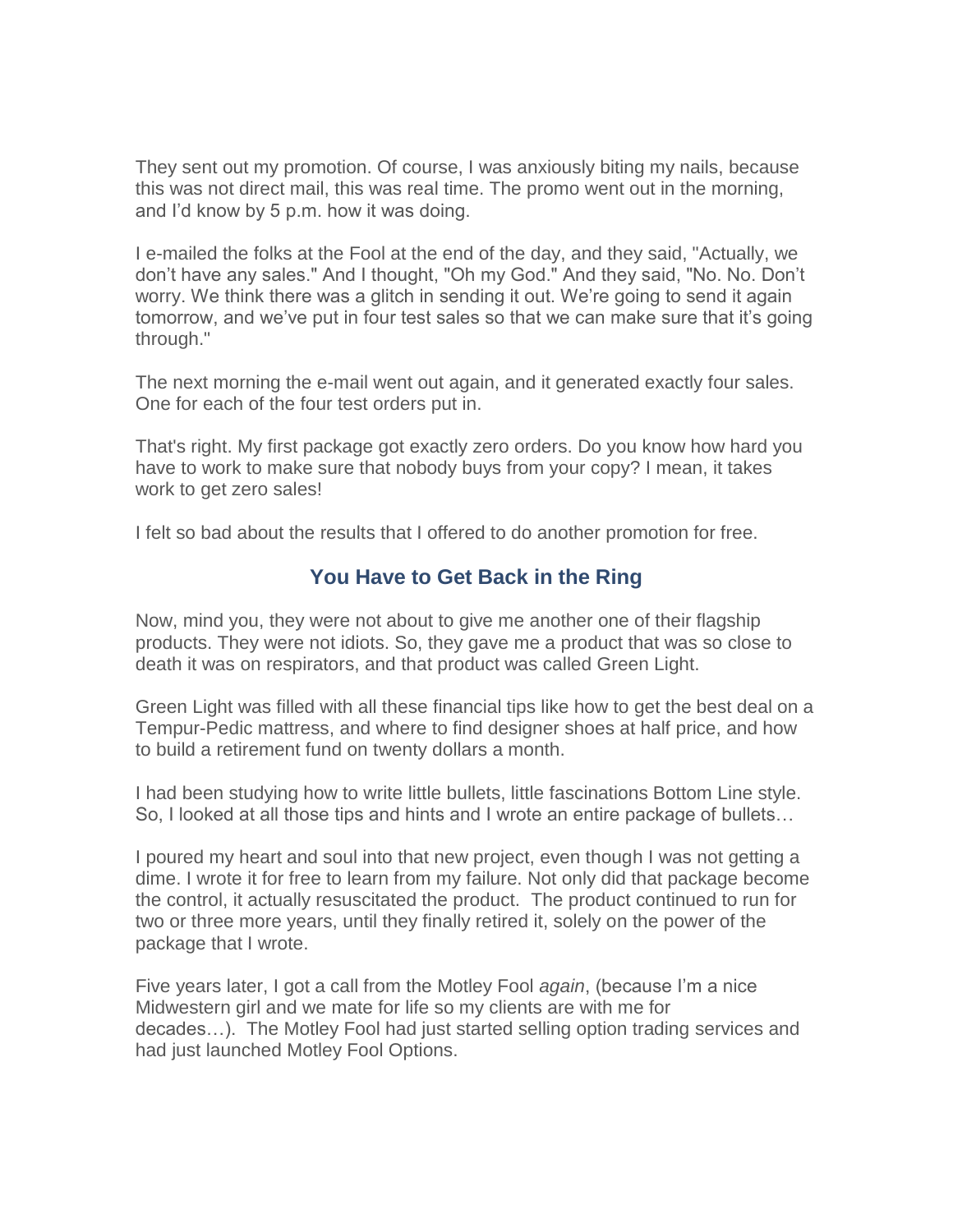They weren't even working with freelancers at that point. All of their copywriters were in house.

But nobody had time to take on this Motley Fool Options project, so they called me.

The campaign my team and I created blew the doors open. It outperformed anything the in-house team had done, and the last time I checked, no one had beaten it yet.

None of that would have happened if I had given up after that first massive and very public wipe out. So, I went from zero sales – nada, zip, zilch – to \$3.5 million in sales for Motley Fool Options. That took grit.

## **So how do you get comfortable with failure?**

Well, there are quite a few things you can do.

### **First, do NOT punish yourself. Instead do something nice for yourself**.

One of my favorite books is *The Willpower Instinct* by Kelly McGonigal. In that book, she talks about how we all think that when we fail, we should beat ourselves up and punish ourselves. In fact, she says this is the one thing that people argue about with her even though she has all the studies to back it up. Study after study shows that being hard on yourself leads to LESS motivation, WORSE self-control, and MORE failure. But self-forgiveness makes you more likely to take responsibility for the failure. Makes you more willing to receive feedback and more willing to learn. Because it takes away the shame and pain of thinking about what happened.

I recently had a failure where we were trying to launch a completely new product to a new audience. Everybody loved the copy. They all told me how great it was, and…. it completely bombed.

When I have a failure like this, I dye my hair blue to remind myself I've still got all that creativity inside of me. I get a pedicure, and I take care of me. And I follow fellow Titanide Carline Anglade-Cole's advice, and I eat a pint of Ben & Jerry's pralines and cream ice cream!

#### **Second, capture the lesson.**

Next, I go to my journal, and I write about all the lessons I learned from the failure. I capture the learning. And most importantly, I do it without judgment, just observing what I learned in the process.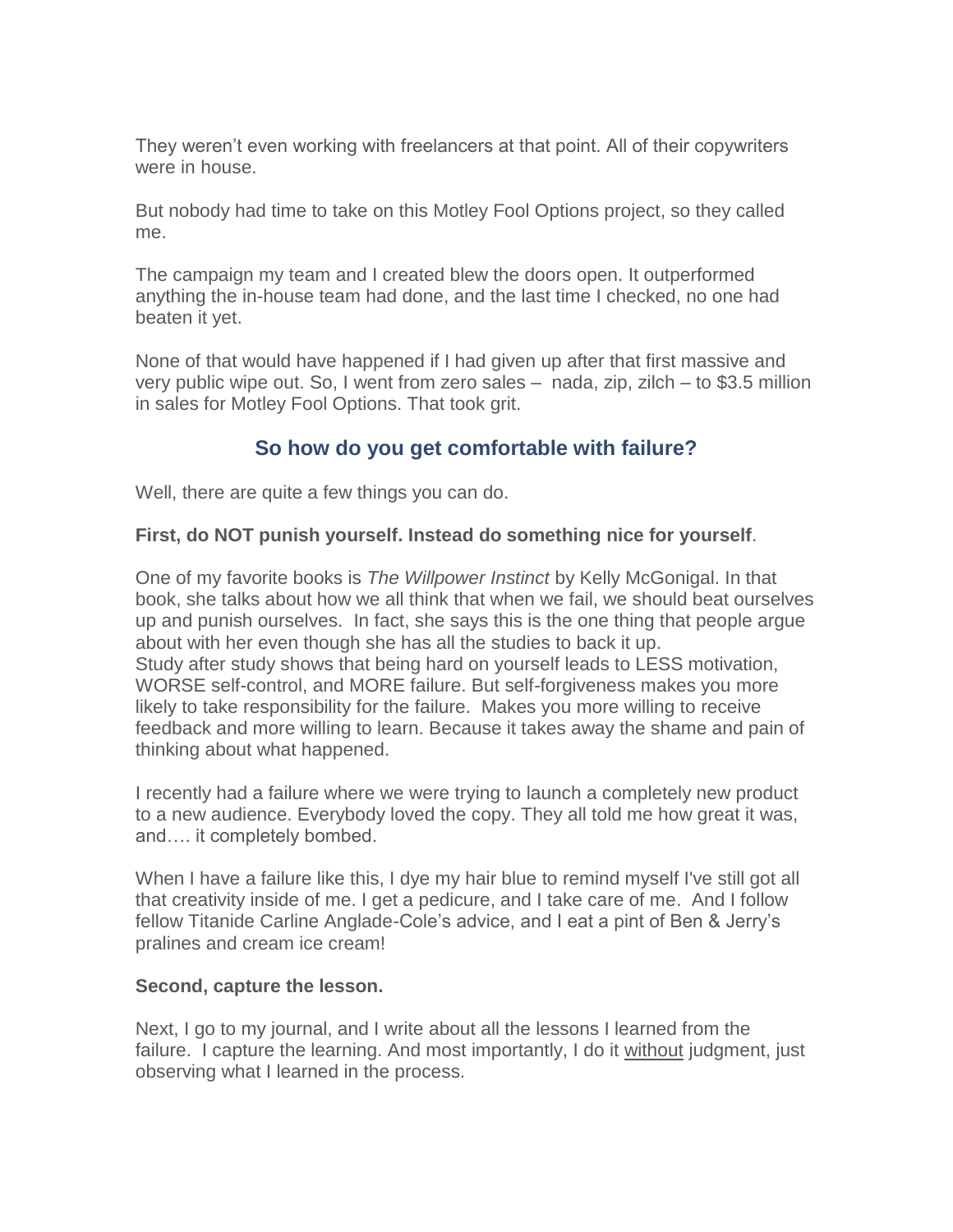#### **Third, reframe the failure.**

Finally, I reframe the failure. I remember early on in my career, before I was able to work with some of the best clients in the business, I had to take a few sketchy fly-by-night clients.

One of these sketchy clients took an amazing 18-page direct mail sales package that I had written for him and threw it out. He decided to post a three-sentence ad that looked like an Apple ad for a very complicated information product. As you can imagine, this did not work. My royalties went out the window right along with the copy.

Not only that, he didn't pay me the second half of my advance, saying, "Well, I didn't actually use your copy. I had to rewrite it all myself into these three sentences."

I remember calling my mentor David Deutsch. I was screaming, and yelling, and venting. David said to me, "So, Marcella, let me ask you. If you had gone to a conference, let's say a three-day conference, and they had taught you everything that you had done wrong in this situation and exactly how to avoid it in the future so that you would never do it again, what would you have paid for that?"

"I don't know. \$3,000 to not ever have this happen?"

"Okay, so how much was the last invoice that they owed you?"

"I don't know. \$2,498?"

"There you go. You just got all that knowledge at a bargain."

I cracked up, but it was so true. David had reframed everything that had happened with that client into yet another masterclass in how to manage client relationships.

Every copywriter, marketer or entrepreneur – even the most successful ones – have losses. You will have failures. I cannot protect you from this. It's like a mom who wants to stop her child from falling down and skinning his knees, but how else will he learn to walk, right?

You will have failures. It's what you do with those failures that matters the most. That is when you build your true grit. You believe that this failure will be useful to you. You choose, as Einstein did, to believe that the universe is friendly.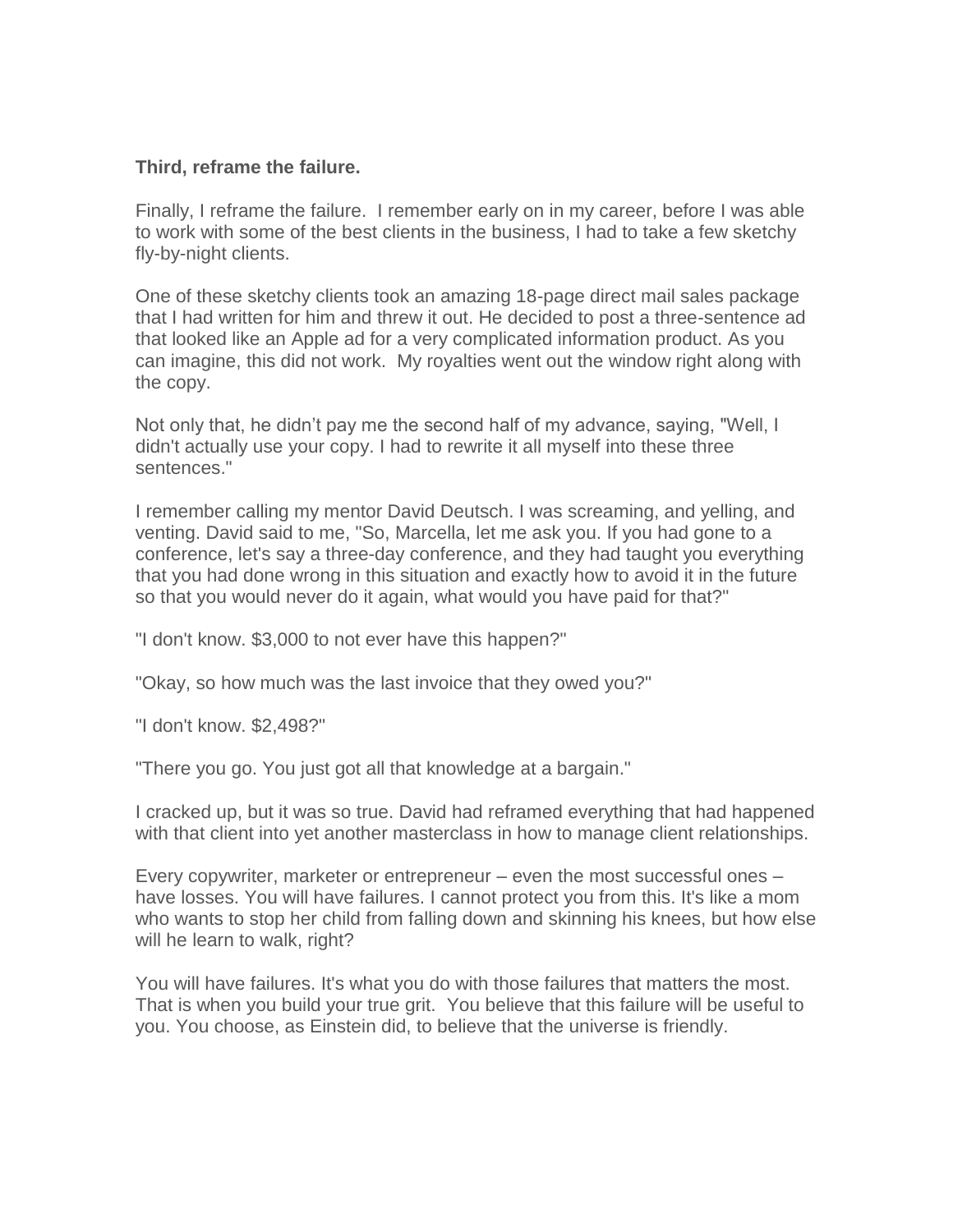**If you want to cultivate TRUE GRIT and succeed as a top copywriter, the second thing you need to practice is… GENEROSITY.**

Now I'd like to think that I get some of my grit from my Midwestern grandmother, Margueriete Reeder.

My grandmother was raised in a small coal mining town in Diamond, Indiana, and she eventually moved to Tuscola, Illinois. There she met and married my grandfather, and together they raised a family and farmed for more than 60 years.



It was my Midwestern grandmother who taught me the value of generosity.

I remember when I was little, my mother told me a story about growing up on our family farm in Tuscola, Illinois. It was Christmas Eve, and there had been a horrendous snow storm. They had to use those massive "v ploughs" to clear the country roads, and it was still snowing. Mom said the snow was blowing sideways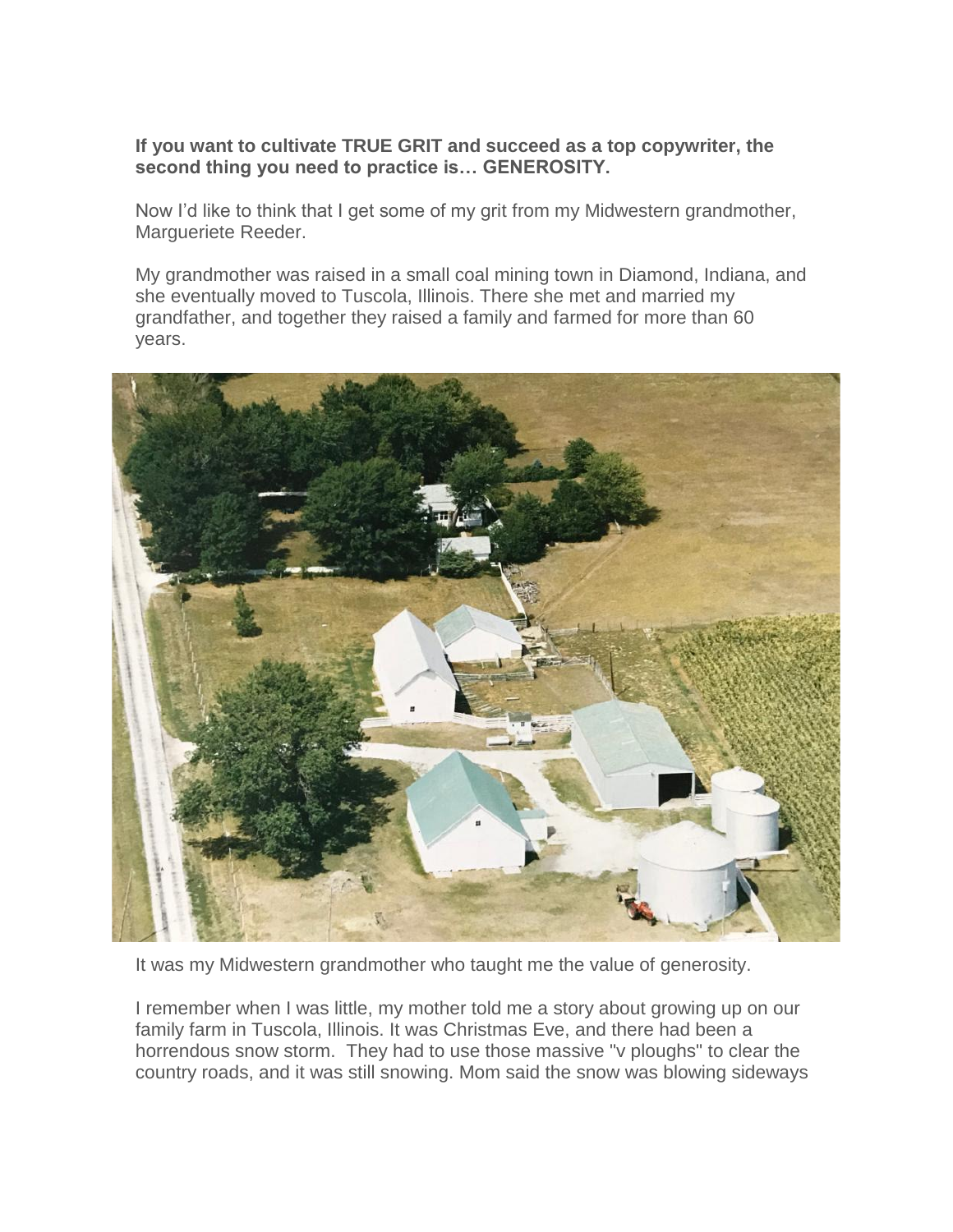across the prairie.

But nothing stopped my Grandmother Margueriete. So, grandma loaded my mom in the car and she set off across the fields to my great Uncle Floyd's house to drop off some gifts. And on the way back home, just after they turned onto the Villa Grove Hayes Road, my grandmother pulled in the gravel drive at a small isolated farm house. She told my mom to wait in the car, and she went inside.

Then she came back out and drove back to the farm. When they got home, she told my mom to brush her teeth and get in bed. My mom was upset, because this was NOT what they did on Christmas Eve. They were supposed to stay up late and make divinity fudge and listen to Christmas carols on the radio.

It was not until years later that my mom discovered that when my grandmother had passed that isolated farm house on the way home from Uncle Floyd's house, the pole light was on and my grandmother saw miles and miles of frozen laundry hanging on the line. And she knew something was very wrong.

So my grandmother stopped at that house even though she didn't know who lived there. And when she knocked on the door, she found a young woman alone with four small children sick with the flu. Her husband was a long-haul truck driver and he couldn't make it home.

My grandmother went home, told my mom to get in bed, and got warm clothes and laundry baskets and went back and helped that poor woman that night, a complete stranger, instead of staying in her own home and enjoying Christmas Eve.

That is what I mean when I talk about generosity. Both being generous and accepting generosity.

If you want to succeed, then get busy helping someone else succeed.

If this sounds too "woo woo" to you, then consider that I built a half-million-dollar copywriting business without any marketing. I built it by word of mouth only, on the strength and the back of generosity alone.

One of my favorite authors, Annie Dillard, says this about generosity in *The Writing Life*, which is one of the best books on writing in my opinion. She says, "… the impulse to keep to yourself what you have learned is not only shameful, it is destructive. Anything you do not give freely and abundantly becomes lost to you. You open your safe and find ashes."

When I say give and give generously, I mean for you to be generous to your potential clients, to give first before demanding they pay you or do something for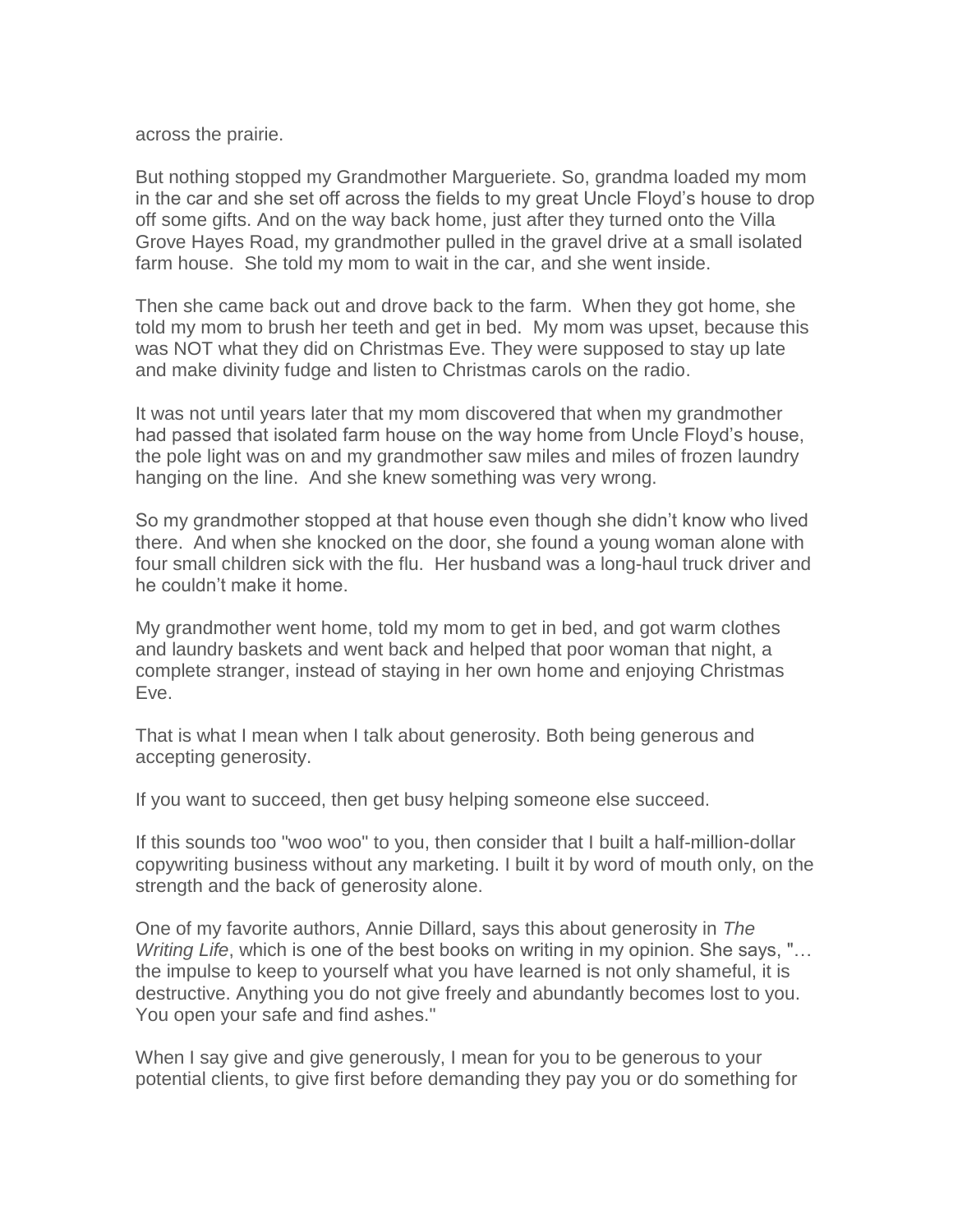you. Recognize that you are at the beginning of your career, and many of them have decades of experience on you. Offer what you can. Offer them something you have that might be helpful to them.

And more important, offer the same generosity to each other. Once you begin to succeed in your career, I promise you, you will rapidly find that you have more than enough work. When that happens, turn around and offer the job to someone else. Show them how to write for your client. Your client will love you for it.

Get busy helping someone else succeed, and what will happen is your own resilience will grow. You will stop worrying about whether or not you actually have what it takes. You will stop obsessing over whether or not you can do this because you'll be too busy helping *others* learn how to do this. And in the process, research now shows, you will get better, and you will learn more and earn more.

### **The final thing you need to build TRUE GRIT is… COMMUNITY**

Once again, it was my grandmother who taught me the value of community. My grandmother Margueriete was one of six sisters: Margueriete, Dorotha, Mertyl, Winifred, Genieve, and Berniece. They were all each other's best friends, and they were always driving back and forth from Illinois to Indiana to visit. And they took care of each other, always.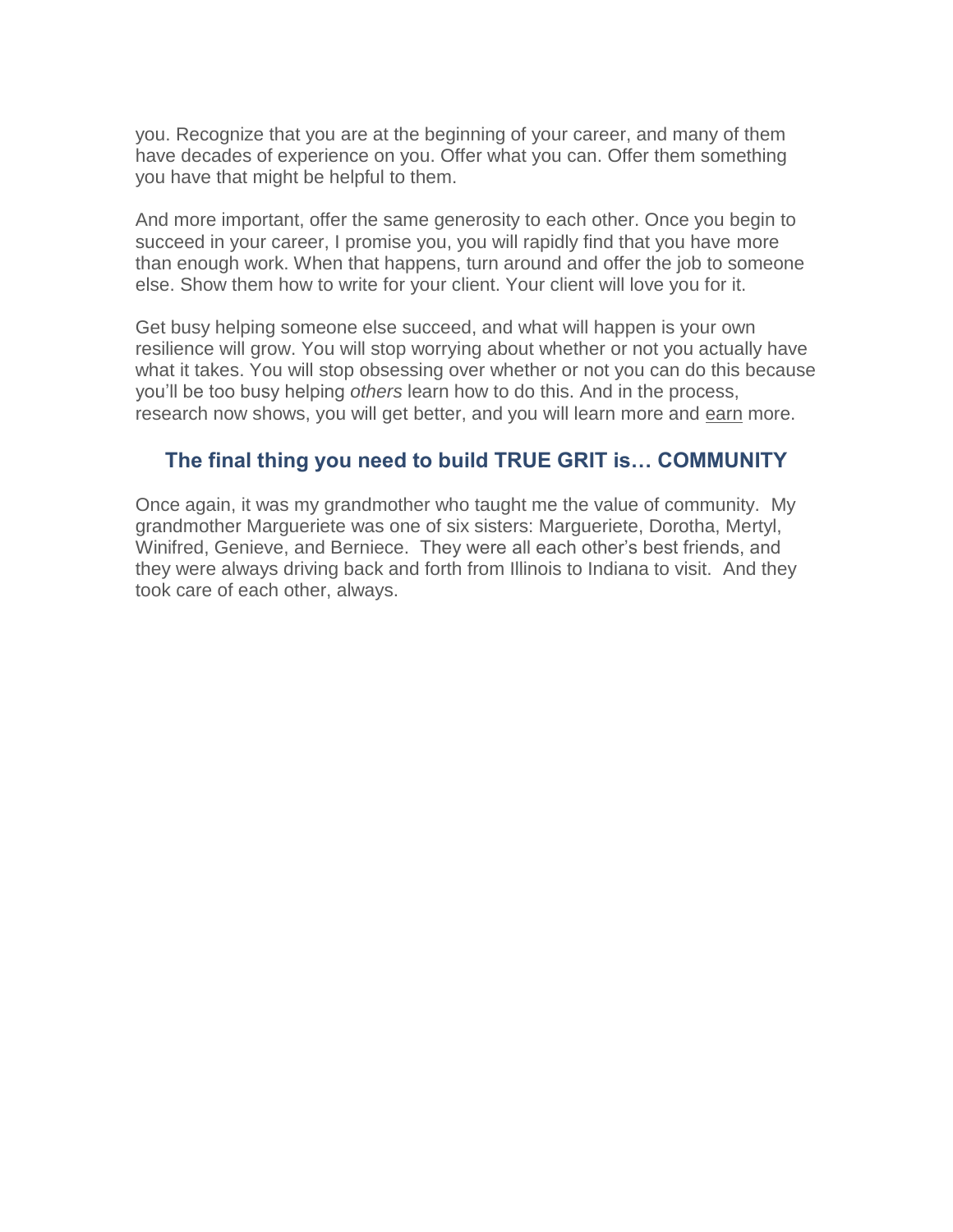

And if you want to succeed as a top copywriter… you need community too.

As Kevin Rogers from Copy Chief says, "Nobody writes alone."

I would have long since given up if it not for my teachers and mentors – and for this amazing community of marketers, entrepreneurs, and copywriters.

It is community and the power of connection that saved my copywriting career. It is community that gave me the grit and determination to keep going during the most challenging time in my career and my life.

You see, I had just begun to really take off as a copywriter. I had gotten that first control for Bottom Line. I was writing packages for the Motley Fool and Money Map Press. And I was earning royalties and a nice six-figure income.

And then my son, Jake, went off to college and fell into that black hole of depression, mental illness and addiction. I will never forget the night I got the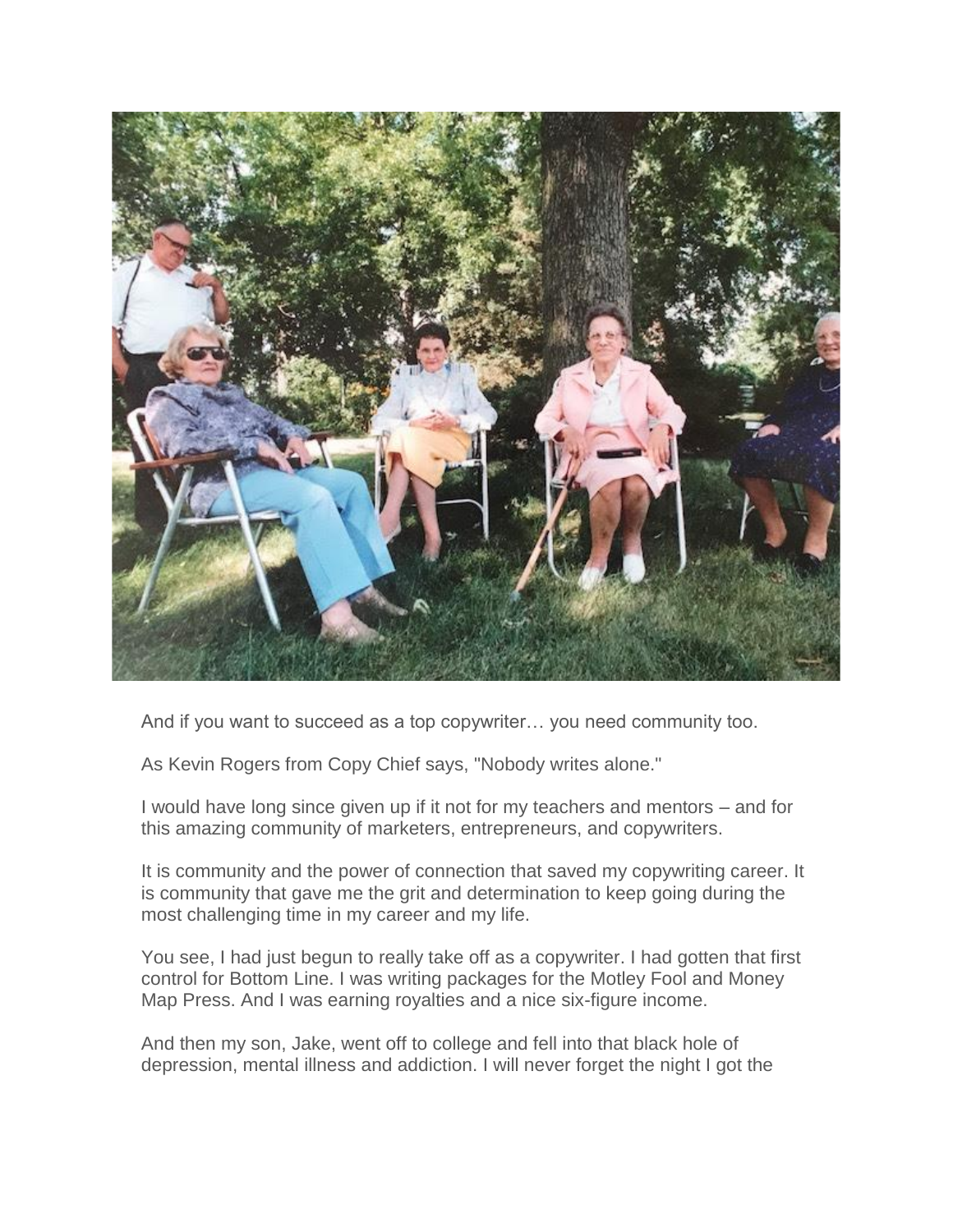phone call from the college that he was in the emergency room after a suicide attempt.

The first person that I called was my mentor, David Deutsch. I called him to say, "David, I am not going to get this package done. I am jumping in my car. I am driving to Chicago."

We were in the middle of a massive bookalog for Bottom Line. They had rented the presses. They had bought the paper. This is old-school direct mail, so many things were on the line, but I could not possibly finish that package in that moment.

It was David who called Michele Wolk, the creative director at Bottom Line, and shared the news. And it was David who texted me the worst, terrible, black humor, awful puns as I was driving to Chicago. I was laughing and doing that laughing/crying thing you do when you're on the edge. And then two minutes later he texted me, "Too much?" To which I replied, "Absolutely not, keep them coming."

It was my mentors, Parris Lampropoulos and David Deutsch, and my entire team at Copy Harvest. They were the ones who got me through it. You need each other. This is community, and it is so powerful, and it will help you keep going when you are struggling. Community is where you get your true grit.

### **So how do you cultivate TRUE GRIT?**

This past summer, I went to a mastermind training in Agoura Hills, California. I've been going out there for a couple of years to train with a top speaking coach named Bo Eason. My son Nathan has heard me talk about Bo, and he's seen me pacing the house and practicing my talks.

So, this past summer, Nathan asked if he could come with me to California and he wanted to bring the entire "squad" along. They had all just graduated from high school, and they'd been saving their money. They wanted to go to "Cali" and hang out while I was at the conference.

I rented this amazing Airbnb in Thousand Oaks, and the boys were running all over during the day. I was working nonstop as usual. Then on Saturday, they decided they wanted to take a surfing lesson.

So, I drove them over to Zuma Beach, and I was going to go across the street to the Starbucks and work. Then, one of the surf instructions turned to me and said,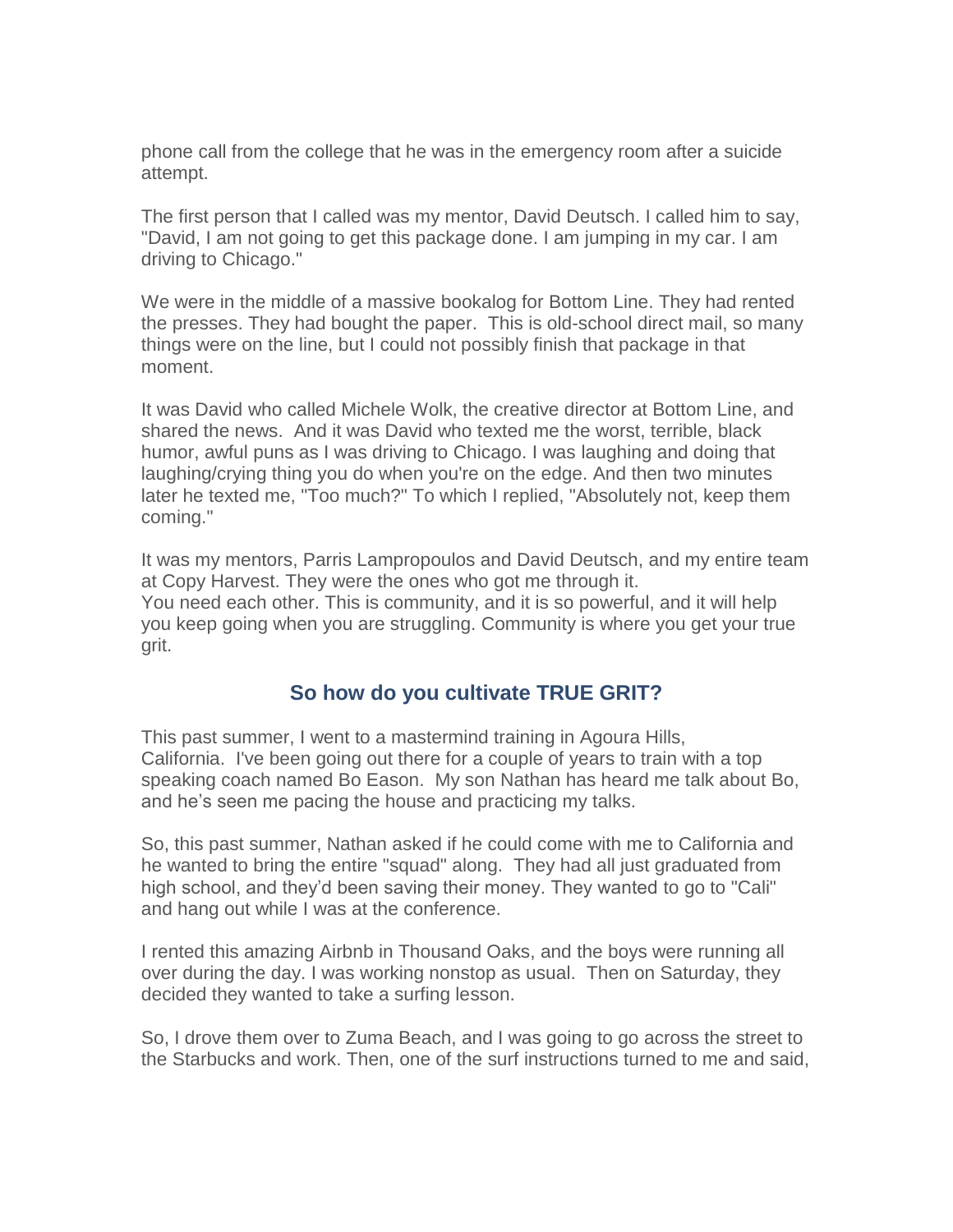"Wait, aren't you going with them?"

I looked at him and said, "Are you kidding? I'm 53 years old, twenty pounds overweight, and out of shape."

This young blond 20-something surfer dude didn't miss a beat, "I can totally get you up."

Then the boys chimed in, "Yeah, Ms. Allison, you should do it…. "

And Nathan said, "Come surfing with us…"

#### **So, I said YES.**

And I let this 20-year old surfer dude yank and tug and pack me into a wetsuit.

And I paddled out there and I swallowed buckets of salt water until it came out my nose…



And after about 50 tries, I managed to stand up. That's ME on the surfboard.

That is true grit, and that is what I know is buried deep inside every single one of you.

As long as you have true grit and you're generous, and you have faith over failure, and you are willing to be part of a community, then you can reach whatever goal you set for yourself in this industry as well.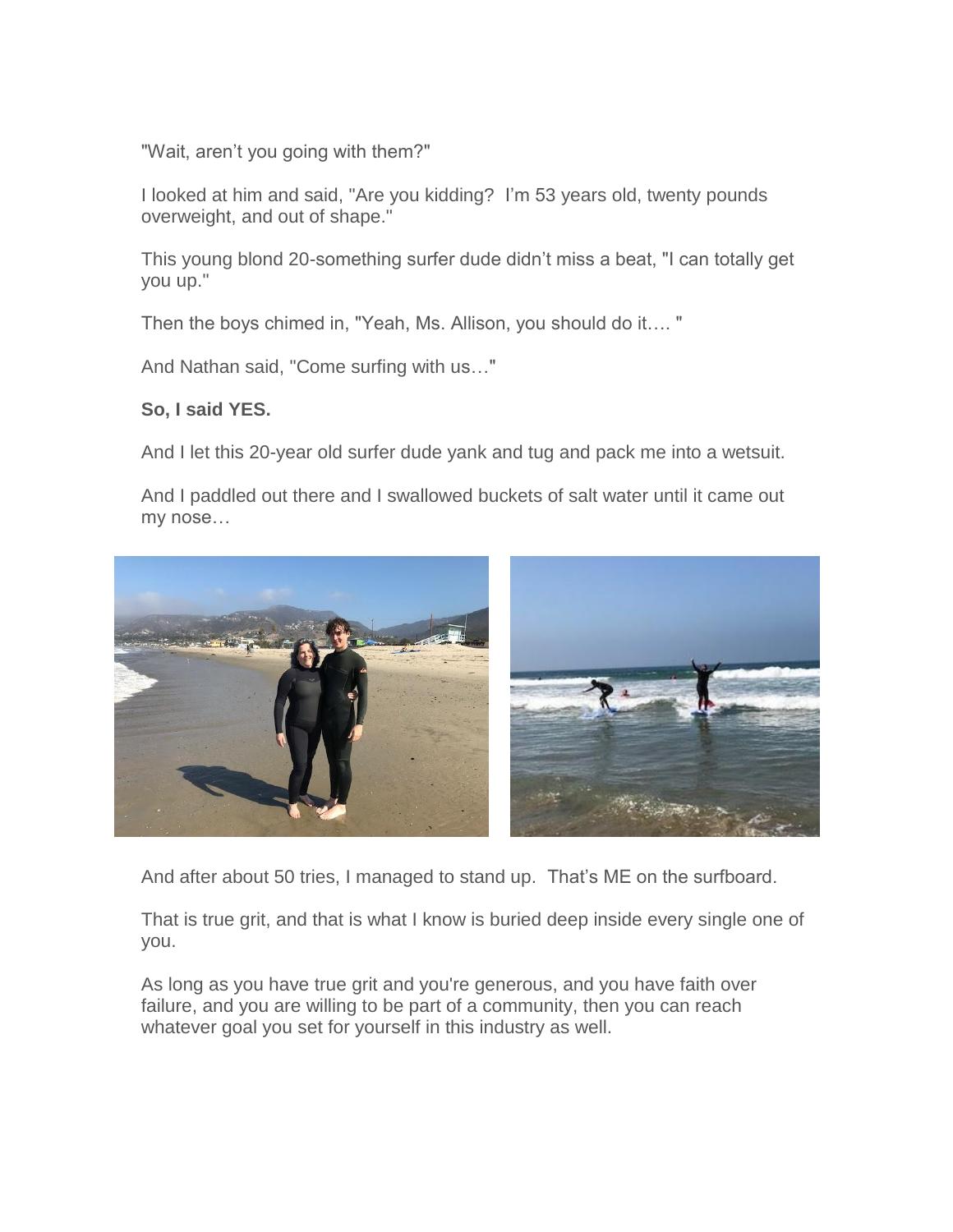I already know you've got what it takes to succeed. If this Illinois farm girl can fail her way to success, then you can too.

### **Build Your True Grit and Become a Sustaining Member of the Titanides Community Today**

If you were at the Titanides Gala last fall, then you know that I encouraged everyone to become a sustaining member. I asked everyone to contribute \$29 to \$49 a month depending on their circumstances. Many of you signed up for a founding membership in the Titanides, and I'm incredibly grateful.

I also offered to "pay it forward" with a \$1.00 annual membership for anyone who could not afford to pay. And we have continued to deliver all the membership benefits to all Titanides, even those who have not yet joined. And that offer still stands for now.

So over the next few months, we will be migrating more and more of the community benefits over to the paid members. So if you find value in this newsletter, if you find value in this community, in the events, in the private Facebook group, in the connections and resources and mentoring, you owe it to yourself to become a paying, active member of the Titanides today.

**BECOME A [SUSTAINING](https://titanidesllc.acemlna.com/lt.php?notrack=1¬rack=1&s=bad97c655476f96a390a72c05a742011&i=142A192A27A949) MEMBER**

### **Gifts of the (Not So Secret) Order of the Titanides**

When you become a sustaining member of the Titanides today you get...

- Access to our private Titanides Facebook group, where you'll find collective mentoring from some of the most experienced women in the business. You'll get practical advice, connections to top marketers, job postings, copy lessons, life lessons and so much more.
- My weekly vlog (video blog) where I share life, business and copywriting lessons I've learned from my mentors, from my clients, from copy chiefing other writers, and from my own nearly 20 years in the business.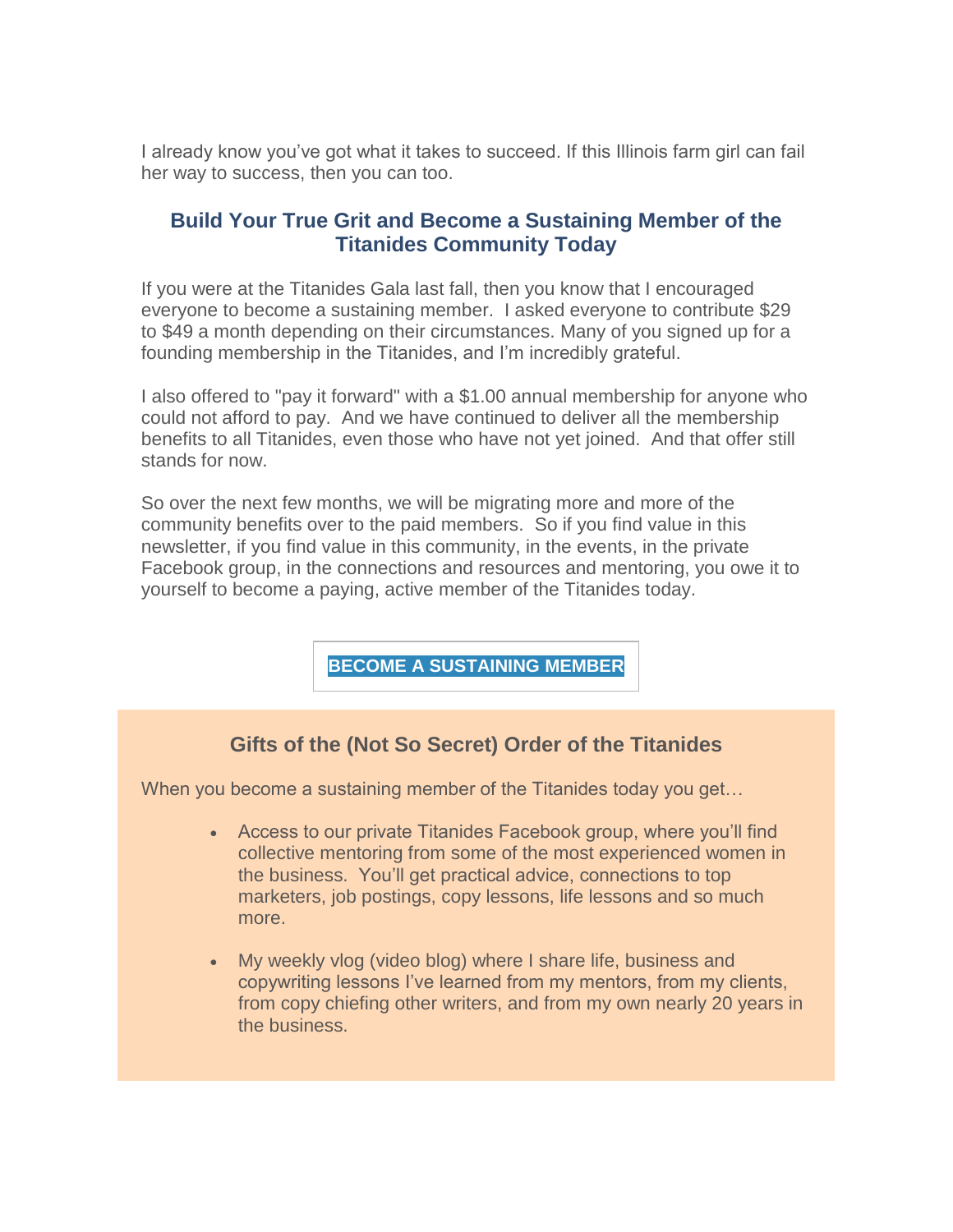- Our monthly newsletter packed with insights, advice, stories, upcoming events, and more!
- Twice monthly live Fearless Fast Writes. These 45-minute sessions focus on writing to discover the revelations and ideas lurking just below the surface of your subconscious. Fast Writes are a great way to spark your imagination and get your creative juices flowing.
- Invitations to special events and in-person conversations like the Titanides book launch party at AWAI or the private women-only lunch at Copy Chief Live, or our upcoming "No ROI" women's retreat.
- Access to our Members-Only website where you can gorge on past newsletters, vlogs, and our first-ever Titanides conference with presentations by some of the best women in the industry. Plus, you can join our own Titanides marketplace with special offers on fantastic products for copywriters, marketers and Entrepreneurs.
- **Special Titanides Members-Only discounts in the Titanides Marketplace, including our upcoming book** *Why Didn't Anyone Tell Me This Sh\*t Before?*
- Plus upcoming interviews with women in our book who are top in their field with their best tips on copywriting, marketing, time management, letting go of fears... you name it.

**BECOME A [SUSTAINING](https://titanidesllc.acemlna.com/lt.php?notrack=1¬rack=1&s=bad97c655476f96a390a72c05a742011&i=142A192A27A949) MEMBER**

If you're already a Sustaining Member:

**CHECK OUT [WHAT'S](https://titanidesllc.acemlna.com/lt.php?notrack=1¬rack=1&s=bad97c655476f96a390a72c05a742011&i=142A192A27A950) NEW**

The Titanides will be gathering again in person at AWAI Bootcamp in May to celebrate the launch of our book, *Why Didn't Anybody Tell Me This Sh\*t Before?* on Monday, May 13th, from 6 to 8 p.m. in Delray Beach, Florida.

If you haven't already, RSVP for the party to let us know you're coming. There's no charge. And, for the first time, men are included in our celebration.